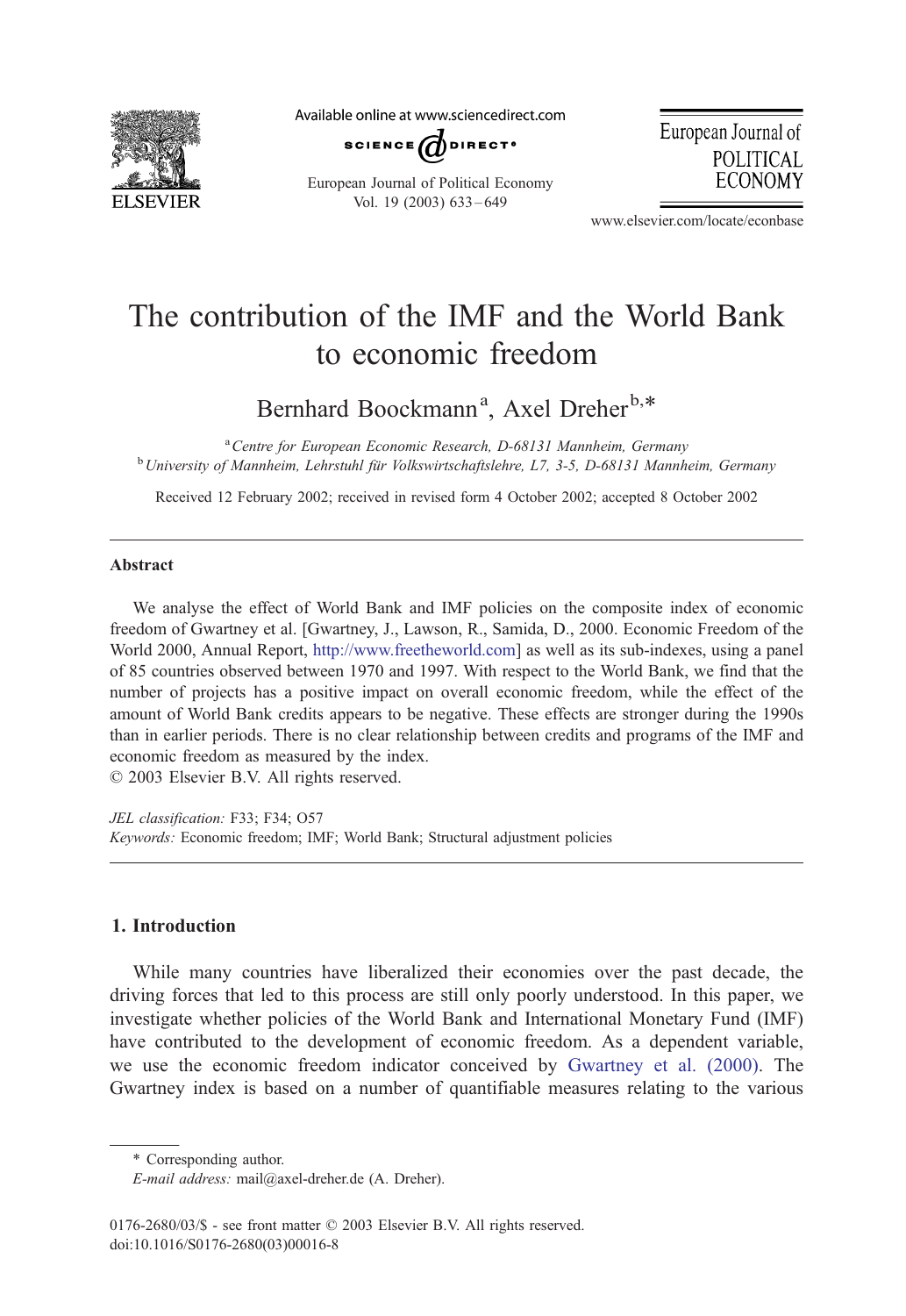dimensions of economic freedom. Seven subgroups of variables, relating to the size of government, the structure of the economy, the freedom to trade and others, are aggregated into the comprehensive index. The different components of the index are presented below.<sup>1</sup>

Economic freedom has frequently been used as an independent variable in order to explain country-specific growth rates [\(De Haan and Sturm, 2000; Dawson,1998; De Haan](#page--1-0) and Siermann, 1998; Heckelman and Stroup, 2000; De Vanssay and Spindler, 1994; Przeworski and Limongi, 1993). Other papers attempt to explain the emergence of economic freedom. [Lal \(1987\),](#page--1-0) [Dawson \(1998\)](#page--1-0) and De Haan and Sturm (2003) investigate the political preconditions under which economic reforms become viable. There is some similarity to the question of what are the determinants of political liberty (see [Feng and](#page--1-0) Zak, 1999). [Farr et al. \(1998\)](#page--1-0) explicitly address the issue of dual causality between economic well-being and economic freedom using tests for Granger causality. The impact of international organizations on freedom has, however, not been previously addressed in the literature. This provides a main motivation of the paper.

The second strand of literature to which this paper contributes concerns the effects of the international financial institutions (IFIs) on the economies of the recipient countries. In spite of the long-term nature of adjustment lending, most studies of World Bank and IMF lending have focused on short-term impacts and objectives not under the direct control of the authorities.<sup>2</sup> However, a more meaningful test of the influence of international organizations on creditors' economies should focus on long-term developments. IMF and World Bank programs, even if classified as failures with respect to their specific goals, may nevertheless be important in changing attitudes in developing countries. Advice of the international organizations is often discussed publicly and may influence politics in the longer run [\(Killick, 1994\).](#page--1-0) According to [Fischer \(2001\),](#page--1-0) one of the IMF's main contributions to reforms is that it stands consistently for a particular approach to economic policy. Therefore, the long-run impact of the IFIs reaches beyond the immediate effects of conditions and finance.

The focus on policies rather than outcomes provides a third motivation for the paper. Rather than looking at economic variables such as the growth rate of GDP as a result of participation in programs, we compare policies chosen by participating governments to the policies chosen by non-participants. While it may be over-ambitious to link international institutions and economic outcomes, it may be feasible to find a link between the former and the choice of policy instruments [\(Dhonte, 1997\).](#page--1-0) Finally, a proper assessment of the IFIs' effects on economic policies is also desirable in view of the ongoing debate on the future role of these institutions.

<sup>&</sup>lt;sup>1</sup> A detailed description can be found in [Gwartney et al. \(2000\).](#page--1-0)<br><sup>2</sup> For instance, [Ergin \(1999\)](#page--1-0) reports that IMF programs result in an (insignificant) reduction in the rate of real GDP growth and an improvement in the current account. Inflation and the overall balance of payments seem to be unaffected by the Fund. With respect to the World Bank, [Harrigan and Mosley \(1991\)](#page--1-0) report a weak influence of structural adjustment loans on GDP and no significant effect on export growth. Harrigan and Mosley employ dummies for structural adjustment loans lagged one and two years while Ergin uses only one-year lags. [Evrensel](#page--1-0) (2002), [Doroodian \(1993\)](#page--1-0) and [Khan \(1990\),](#page--1-0) among others, present similar studies. Exceptions to the short-term focus are [Barro and Lee \(2001\),](#page--1-0) [Hutchinson \(2002\)](#page--1-0) and [Przeworski and Vreeland \(2000\)](#page--1-0) who analyse the IMF's influence on long-term real GDP growth rates.